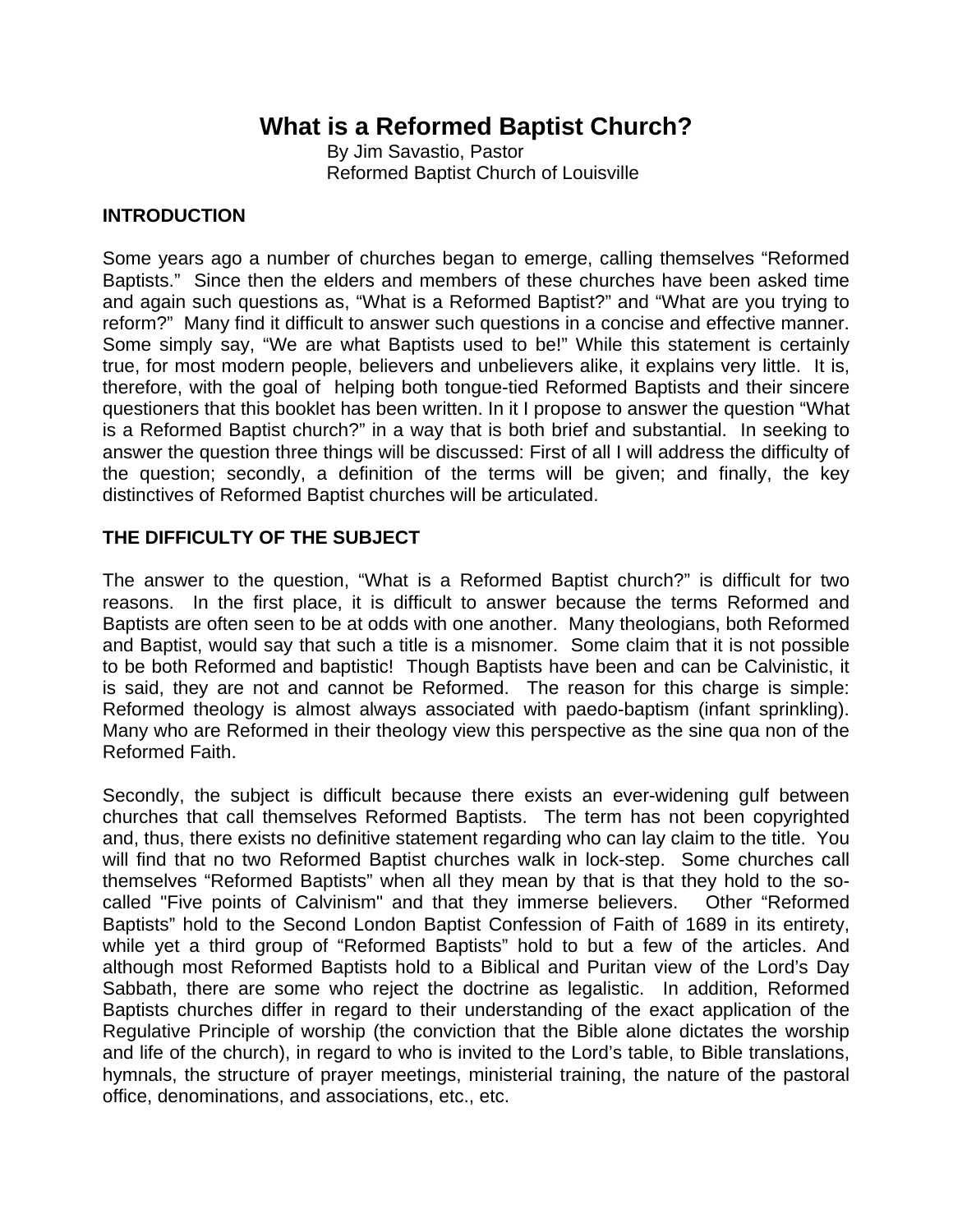I must, therefore, explain the parameters of this study. Since the term "Reformed Baptist" is not copyrighted or patented (we could perhaps wish it were to avoid confusion!), I must define what I mean when I am using the term. The heart of this study will center around churches that adhere to the 1689 Confession in practice as well as in theory. This will settle beforehand such controversial issues as the so-called "Law and Grace Debate," the issue of the Regulative Principle, and the doctrine of the Lord's Day Sabbath. To adhere to the Confession in practice as well as in theory is to have such doctrines an integral part of that truth "most surely believed among us."

## **A DEFINITION OF TERMS**

Two questions will be answered under this heading: 1) What do we mean by Reformed? and 2) What do we mean by Baptist?

### What We Mean By "Reformed"?

We have taken the name "Reformed" deliberately, and we have done so for two reasons. First of all, it helps to explain something of our historical and theological roots. There is a body of theological beliefs that is commonly referred to as "The Reformed Faith." Such Biblical truths as sola fide (justification by faith alone), sola gratia (salvation by God's grace alone), sola scriptura (the Bible alone is the basis for faith and practice), solus Christus (salvation through Christ alone), and soli deo gloria (the fact that God alone is to receive glory in the salvation of sinners) are the hallmarks of the Protestant and Reformed Faith. The Reformed Faith is perhaps best known for its understanding that God is sovereign in the matter of man's salvation. That is to say, that God has, before the foundation of the world, chosen certain sinners for salvation. He has done so sovereignly and according to His own good pleasure. The Reformed Faith teaches that, in time, Christ came and died for the sins of the elect—those who were chosen before time began. It teaches that in conversion the Holy Spirit, working in harmony with the decree of the Father and the death of the Son, applies the work of redemption to the elect. (see Ephesians 1:3ff)

Therefore, when we say that we are Reformed we are saying that we embrace, as biblical, that system of theology known as the "doctrines of grace": doctrinal truths that set forth the total depravity of man, the unconditional nature of election, the limited or particular nature of the atonement (that is that Christ shed His blood specifically for the same people that the Father elects and that the Spirit regenerates), the irresistibility of the effectual call, and the perseverance and preservation of the saints. But the Reformed Faith touches on far more than these basic truths regarding God's glory in salvation. The Reformed Faith is concerned with God's glory in the church, in society, in the family, and in a life of holiness. The Reformed Faith as a high and God-centered view of worship. The Reformed Faith embraces a high view of God's law and of His church. In this "Reformed" tradition are the great names of Church history. John Calvin, John Knox, John Bunyan (author of Pilgrim's Progress), John Newton (author of "Amazing Grace"), the famous Bible commentator Matthew Henry, the great evangelist George Whitefield, the great American theologian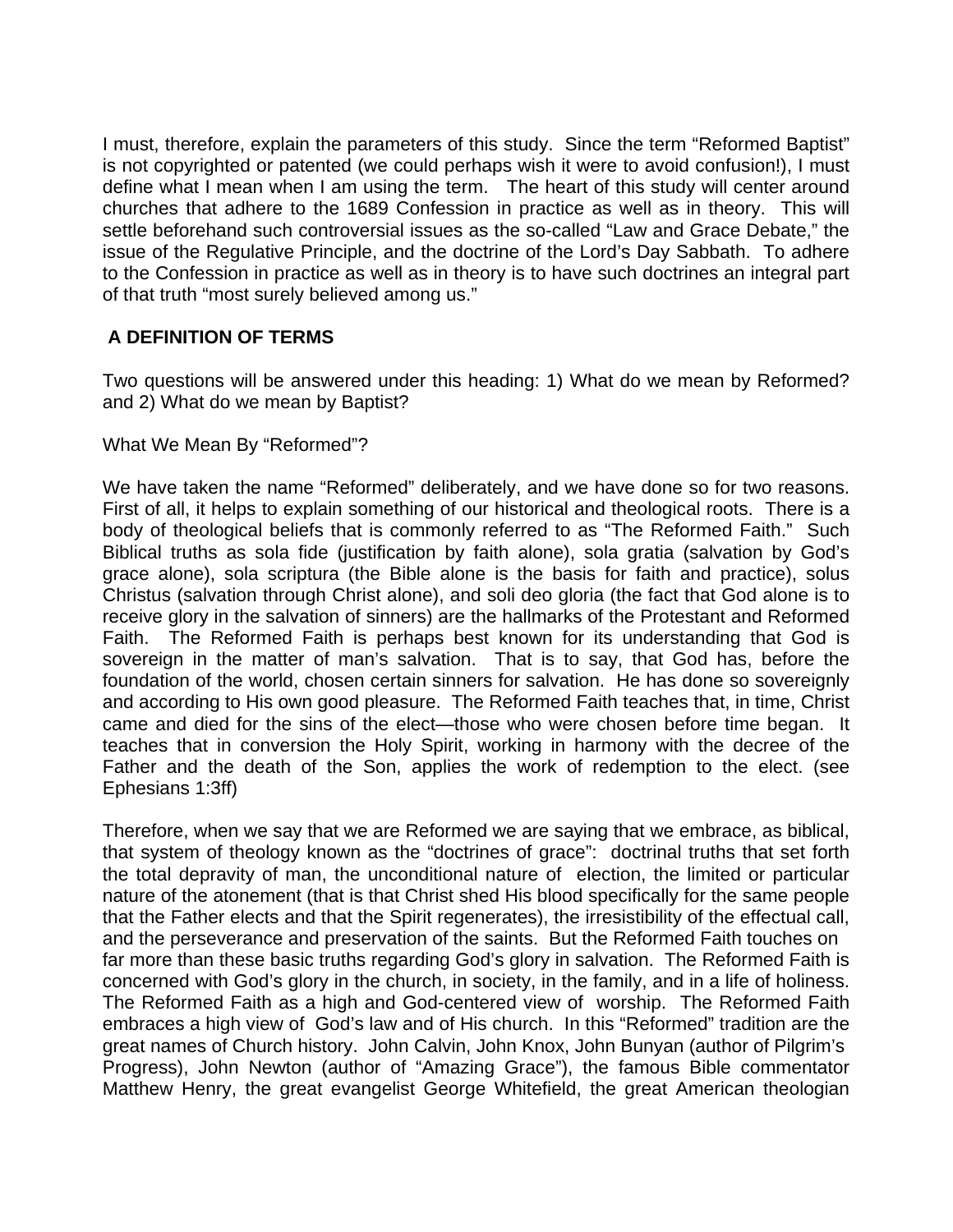Jonathan Edwards, Adoniram Judson, William Carey, C.H. Spurgeon, A.W. Pink and a host of others all held tenaciously to the Reformed Faith. We must underscore, however, that we hold to these truths not because great men of church history held to them, but because Jesus and the apostles so clearly taught them.

Out of this theological understanding came the great Reformed confessions and creeds the Synod of Dort, The Savoy Declaration, The Westminster Confession of Faith, and The Heidelberg Catechism. The Confession of Faith held to by Reformed Baptist churches is deeply rooted in these historic Reformed Documents (in most places it is an exact word for word copy from the Westminster and the Savoy). For these historical and theological reasons we lay hold of the title "Reformed."

But we also use the term "Reformed" in a second way: We are seeking to reform ourselves and the churches of our generation back to the Bible. The vast majority of announcements from mainline denominations concerning the reformation of the church in recent days have been to move it away from its biblical and historical roots to that which is man-centered and culturally pleasing. There is a reformation going on in our day. It is an attempt to change the nature of the church from the House of God to the House of Entertainment. Sinners are being coddled rather than convicted. God's power and majesty are things of a bygone era!

Reformed Baptists are making it their aim and ambition to come more and more in line with the Word of God. In this sense Reformed Baptists churches are not static. We do not claim to have arrived. We want to go back again and again to the Scriptures, so that we might continue forward to "finish the race" in a way that is pleasing to God. We do not want to do things because the Puritans did them or because other Reformed churches do them, we want to do what we do because we see it in our Bibles. "To the law and to the testimony" (Isaiah 8:20) must be upon our banners!

As modern-day reformers, Reformed Baptists are seeking to call all churches everywhere to repent from their man-centered ways, their man-pleasing worship, and their shallow theology. We are, if need be, willing to stand as a lone "voice in the wilderness," calling the church of Jesus Christ to its Biblical beauty and uniqueness. It is our desire to see all churches have a "zeal for God's house eat them up."

#### What We Mean By "Baptist"

The name Baptist is a form of verbal shorthand for us to convey certain truths. First of all, we are using it to state the Biblical truths concerning the subjects and the mode of baptism. When we speak of the subjects of baptism, we refer to the truth that baptism is for believers only. We as Reformed Baptists owe a great debt to our Paedo-baptist brethren. Their writings have shaped us, challenged us, warmed us, and guided us again and again. We count them as our dear brethren. However, the Bible is not silent about the issue of baptism. The fact that baptism is for believers only is the clear and, we believe, indisputable teaching of the Word of God. The subjects of baptism are not to be discovered in Genesis (though it is my contention that a correct understanding of the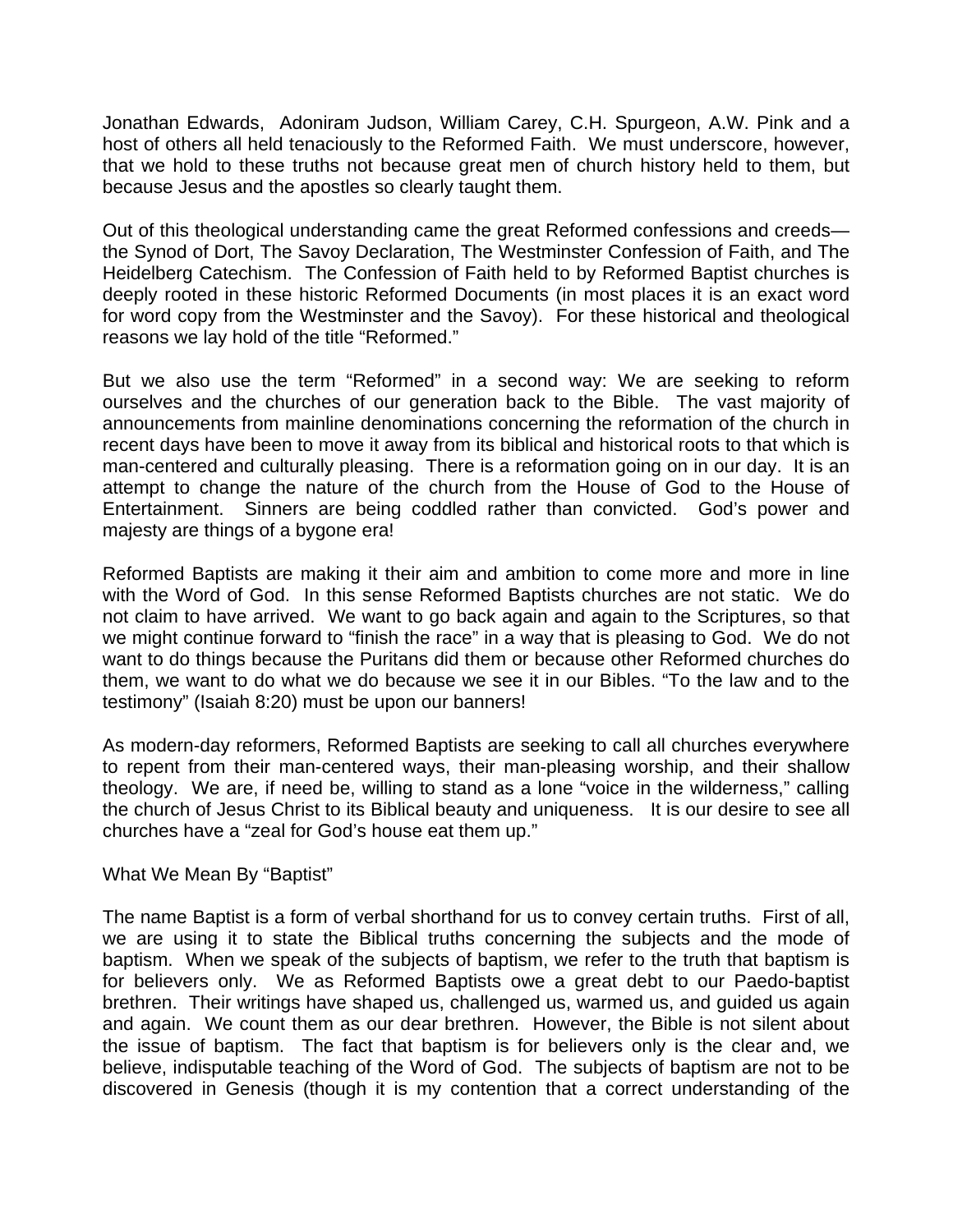Abrahamic Covenant proves believers' baptism and demolishes infant baptism!), but in the Gospels and in the Epistles. Baptism is an ordinance of the New Covenant which must be understood in the light of New Covenant revelation. I assert as clearly and as plainly as I know how that there is not one single shred of evidence in the pages of the Old or New Testament to support the notion that the infants of believers are to be baptized. Every single biblical command to baptize and every single biblical example of baptism, as well as every doctrinal statement regarding the symbolic nature of baptism, proves that it is for believers only. I would strongly encourage you to take up your concordance and examine every text—along with its context—in which the word baptism and its cognates are used. As you do so, ask yourself such elementary questions as, "Who is being baptized?" "What does baptism signify in this text?" and, "Of whom are these things true?"

By "mode" we are referring to the fact that baptism is properly and biblically administered by immersion. The common Greek word for immersion or dipping is the word used in our New Testaments. The argument that the word has an occasional historic example meaning 'to pour' or 'to sprinkle' is surely special pleading. There are perfectly good Greek words meaning 'to sprinkle' and 'to pour.' In fact, there are numerous occasions in the Septuagint (the Greek translation of the OT) where the Greek words for immerse and sprinkle are used in the same context but with their distinct and separate meaning intact. (Such as the instances of the priest dipping his finger in blood and sprinkling an object see Lev. 4:6, 4:17, 14:16, 14:51, and Num. 19:18 for a few examples).

Secondly, the name Baptist is meant to convey that only those who are converted and baptized have a right to membership in Christ's church. This is often referred to as a regenerate membership. A careful reading of the NT epistles shows that the Apostles assumed that all the members of Christ's churches were "saints," "faithful brethren," and "cleansed by Christ." Sadly, many Baptist churches of our day are more concerned with having a "decisioned membership" and a "baptized membership" than a regenerate membership. It is the duty of the pastors and people of true churches to ensure, according to the best of their ability, that no unconverted person makes his or her way into the membership of a church.

## **THE DISTINCTIVE MARKS OF A REFORMED BAPTIST CHURCH**

Someone may be saying, "I understand all of that, but what practical difference can be seen in Reformed Baptist churches?" How does this theology work itself out practically? Let me say at the outset that numerous truths concerning the marks of true churches are not here dealt with. All true churches must be marked by such things as love for Christ, the presence of the Spirit of God, sincere and earnest love for the brethren, and heartfelt prayer and devotion among God's people. My purpose here is to lay out the practical differences that exist in our particular churches.

Reformed Baptist congregations are distinguished by their conviction regarding the sufficiency and authority of the Word of God. While all true Christians believe in the inspiration and infallibility of the Word of God, all do not believe in the sufficiency of the Bible. All true Christians believe that the Bible was "breathed out" by God and that it is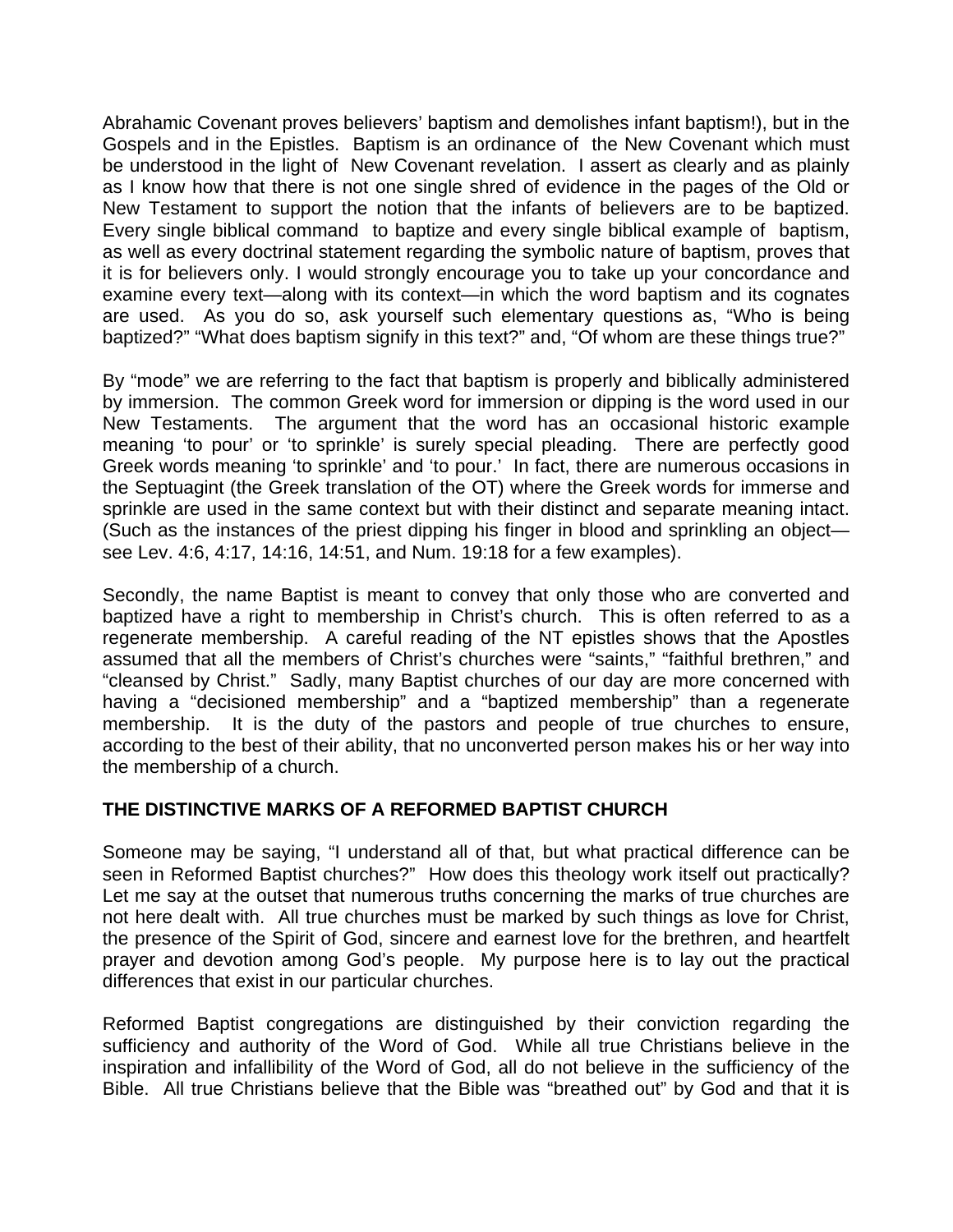infallible and without error in all of its parts. To deny this is to call God a liar, and hence, to lose your soul.

But while all true Christians believe this, all do not seek to regulate the life of the church in every area by the Word of God. There is a common belief, whether it is clearly stated or not, that the Bible is not a sufficient guide to tell you "how to do church." This is behind much of what we see in the modern church growth movement, and it is founded by and large upon a belief that the Bible is silent regarding the nature and purpose of the church. It is for this cause that many feel the freedom to "reinvent the church." For some reason, many believers seem to argue that God has no principles in His Word concerning the corporate life of his people! In these days, the clarion cry of all Christ-appointed shepherds of sheep needs to be that of the prophet Isaiah: "To the law and to the testimony! If they speak not according to this word it is because there is no light in them."

Reformed Baptists have a conviction that the Bible and the Bible alone tells us what a church is (see 1 Tim. 3:15). The Bible and the Bible alone defines the offices of the church. The Bible tells us their number (two—elders and deacons), their qualifications, and their function ( See Acts 20, 1 Tim.3, Titus 1, Heb. 13, and 1 Peter 5). The Bible is a sufficient guide to tell us what worship is and how it is to be given (see Deut. 12:32, Lev. 10:1ff; John 4:23,24), as well as who can be a church-member, and what is required of those members.

The Bible is also sufficient to tell us what we are to do as a church, how we are to cooperate with other churches, how we are to send out missionaries, train men for the ministry, and a host of other things related to God's will for His people. Paul told Timothy that the God-breathed scriptures would make the man of God complete, and that it would thoroughly equip him for every good work (2 Timothy 3:17). Can words be any more plain? If this text does not teach us to have confidence in the Bible and to look to the Scriptures for everything that God calls the church to do, then what does it teach? We have plenty of conservative churches in our day who believe the Bible, but not enough who are defined by the Bible!

Reformed Baptist churches are distinguished by an unshakable conviction that the church exists for the glory of God (Eph. 3:21, 5:26, 27 and 1 Timothy 3:15). Because the church exists for the glory of God, the worship of God and the Word of God are central to its life. We have seen far too much at the present hour to indicate that the measure of a church is seen in what it has to offer man—the typical questions asked of a church are "Does it meet 'felt needs'?" "Is it fun, is it relaxing, is it entertaining?" "What are its kid's programs?" "Is it a place to meet people?"

But we believe that churches need to be far more concerned with the smile of God than with the smile of man, and that a suitable counter-question might be, "Whose house is it, anyway?" The answer is that the church is God's house and not man's. It is the place where He meets with His people in a special way. However, this does not mean that it is to be a dull, grim, unfeeling, insensitive place. The place where God dwells is the most glorious place on earth to the saint and it is an oasis to the thirsty soul of a sinner seeking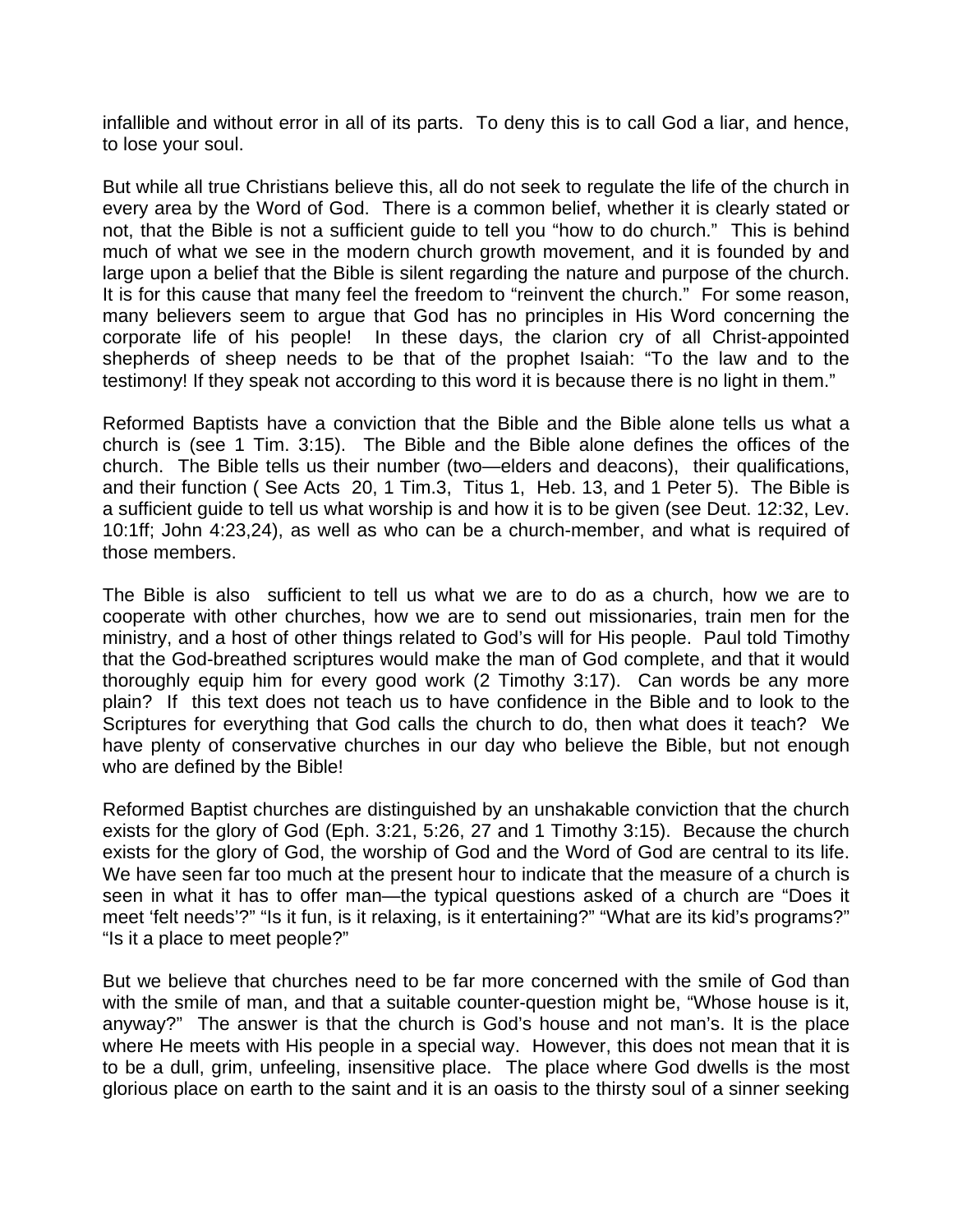the grace of God. However, the place of God's dwelling is also solemn and holy. "How awesome is this place—it is no other than the house of God and the gate of heaven," was Jacob's exclamation in Genesis 28.

It is this conviction that explains the reverence and seriousness with which we approach the worship of God. Reformed Baptist churches are distinguished by their conviction that the local church is central to the purposes of God on the earth. We live in the time of the "para-church." We live in the day of independently-minded Christians who floats from place to place without ever committing themselves to the church. This "Lone Ranger" attitude is not only spiritually dangerous, but it is thoroughly contrary to the revealed mind of God.

While many have rightly diagnosed the failure of the church to do its mission, the answer is not to abandon the church, but rather to seek its reformation and its biblical restoration. The church alone is the special dwelling place of God upon the earth (Eph. 2:22). The great commission of the church is fulfilled as preachers of the gospel are sent out by local churches to plant new churches by means of conversion, baptism, and discipleship. Many well-meaning organizations are seeking to take upon themselves the task that the living God entrusted to His church. To whom has God entrusted the missionary mandate? To whom did God give instructions for the discipleship and encouragement and shaping of believers? To whom did God entrust the equipping of the saints and the training of men to lead the next generation? If the all-sufficient Bible answers that all these are the responsibilities of the local church, are we free to ignore it in light of the status quo? Do we simply throw up our hands and admit that these things just won't work? Or do we take up our duty with courage, believing in the justice of our cause? May God help us to embrace our identity!

Reformed Baptist churches are distinguished by their conviction that preaching is foundational to the life of the church. How is God most often pleased to save sinners? How is God most often pleased to exhort, challenge, and build up his saints? How is Christ most powerfully displayed to the mind and heart? It is through the preaching of the Word of God! (1 Cor. 1:21; Eph. 4:11-16 ; 2 Tim. 4:1ff)

Therefore, as Reformed Baptists, but more particularly as serious, biblically-minded Christians, we reject the trends of our day toward shallow teaching, cancelled preaching services, the giving of the services of worship over to testimonies, movies, drama, dance, or singing. The Word of God is to be central in the worship of God.

Paul warned of the day that would come when professed churchman would no longer tolerate sound doctrine. He stated that according to their own desires they would heap up for themselves teachers who would tickle their itching ears. The apostolic command thundered forth to Timothy, that in the midst of such mindless drivel he should "Preach the Word!" (2 Tim. 4:1ff).

We abominate lazy preaching and unfaithful shepherds who will not feed the sheep. The condemnation of the Word of God is clear to such: "Son of man, prophesy against the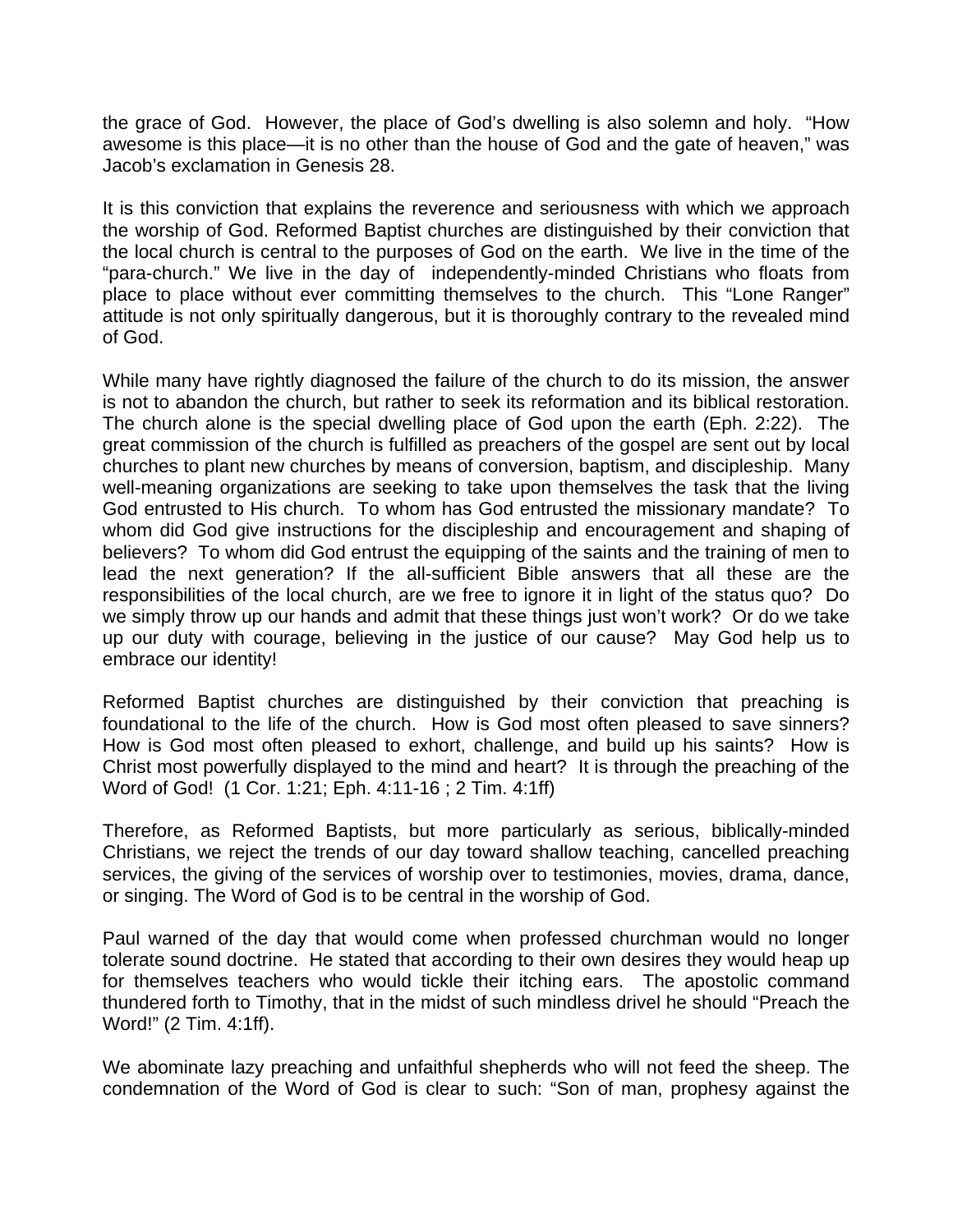shepherds of Israel, prophesy and say to them, 'Thus says the Lord GOD to the shepherds: "Woe to the shepherds of Israel who feed themselves! Should not the shepherds feed the flocks?" (Ezekiel 34:2).

Reformed Baptist churches are distinguished by the conviction that salvation radically alters the life of the convert. It is tragic that such a thing needs to be mentioned. We live in the day of decisionism. The idea is that you pray a certain formula prayer and are therefore declared to be saved. It matters not whether you break with sin or pursue holiness (Heb. 12:14). You can live like hell and go to heaven! What a bargain! Many popular Bible teachers claim this as a great defense of the grace of God. We see it clearly as a "turning of the grace of God into licentiousness" (Jude v. 4). When Paul describes the conversion of the Ephesians in chapter five he uses the greatest antonyms in the human language—you were darkness but now you are light in the Lord. And in 2 Cor. 6:14 Paul asks the rhetorical question: "What fellowship has light with darkness?" The Jesus we proclaim is a great Savior. He does not leave His people in their lifeless condition. We proclaim the Jesus who came to save his people from their sins (Matt. 1:21). We proclaim the biblical truth that if anyone is in Christ he is a new creature (2 Cor. 5:17). We proclaim the Jesus who came to make a people zealous for good works (Titus 2:14). We reject as unbiblical the modern notion that a man can embrace Christ as Savior and reject his Lordship. The word of God nowhere teaches that Christ can be divided. If you have Christ at all, you have received a whole Christ—Prophet, Priest, and King.

Reformed Baptist churches have a conviction that the Law of God (as expressed in the Ten Commandments) is regulative in the life of the new covenant believer (see Jere. 31:31-34 and 1 John 2:3,4). Paul says in 1 Corinthians 7:19 that, "Circumcision is nothing and uncircumcision is nothing, keeping the commandments of God is what matters." We assert to this antinomian (lawless) age of Christianity, which makes no demands on its "converts," that God's way of holiness has not changed. The law written on the heart in creation is the same law codified in the Ten Commandments on Sinai, and the same law written on the hearts of those who enter into the New Covenant. The Apostle John tells us that if we claim to know God and yet do not keep His commandments, we are liars and the truth is not in us. Jesus told His disciples that the way in which they would demonstrate that they truly loved Him was by obeying His commandments. Jesus tells us in Matt. 7 that many professing Christians will find themselves cast out on the last day because they were "practicers of lawlessness" who did not do the Father's will (i.e. obey His commandments).

Among the laws of God none is so hated as the thought that God requires believers to give of their time to worship him and to turn from worldly pursuits. In recent years many have leveled an unrelenting attack upon the Fourth Commandment. The Presbyterian pastor and Bible commentator Albert Barnes once wrote, "There is a state of things in this land that is tending to obliterate the Sabbath altogether. The Sabbath has more enemies in this land than all the other institutions of religion put together. At the same time it is more difficult to meet the enemy here than anywhere else—for we come into conflict not with argument but with interest and pleasure and the love of indulgence and of gain."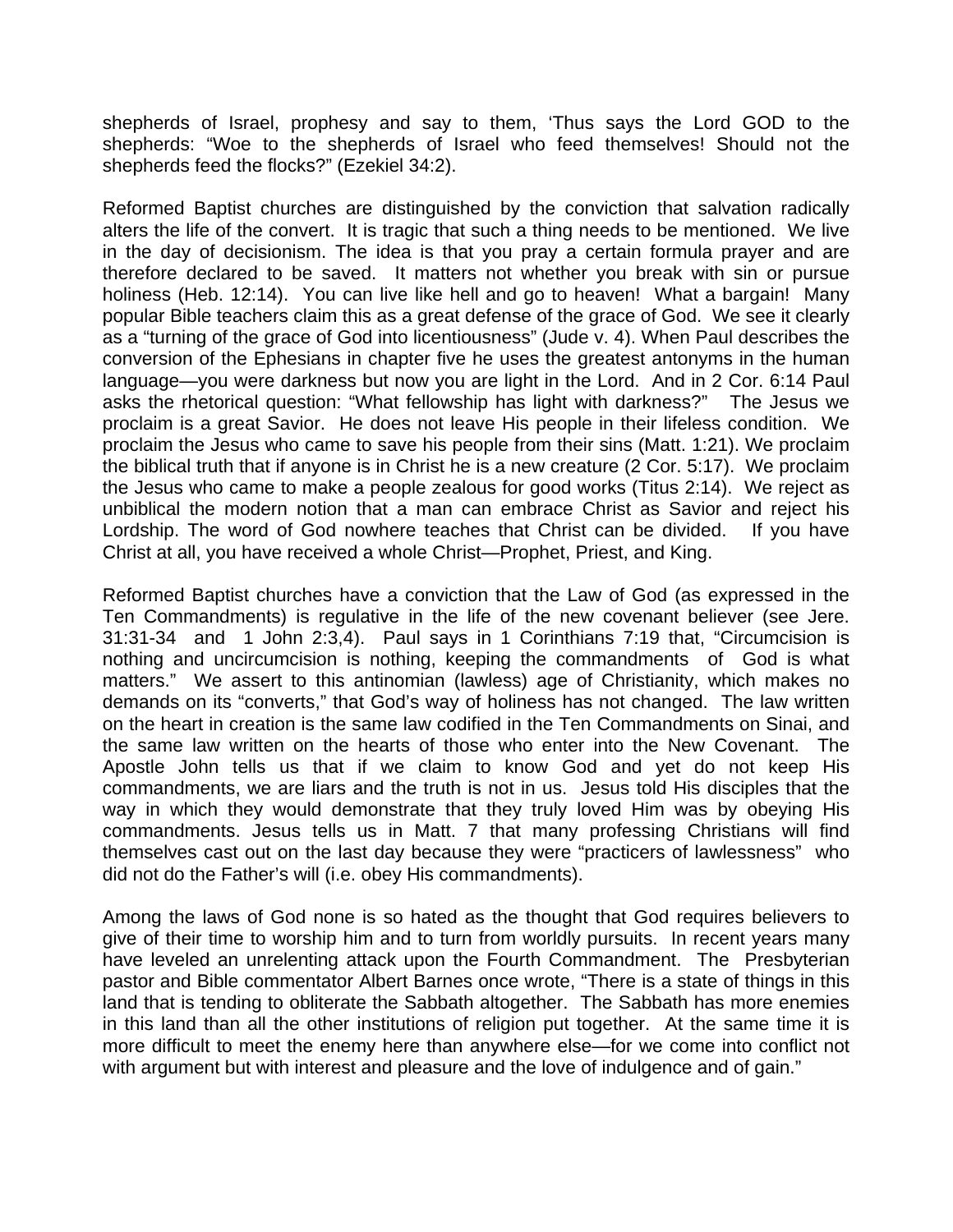We agree with John Bunyan, who said, "A man shall show his heart and life, what they are, more by one Lord's Day than by all the days of the week besides. To delight ourselves in God's service upon His Holy Day gives a better proof of a sanctified nature than to grudge at the coming of such days."

Modern man is so addicted to his pleasures, his games, and his entertainment that the thought that he must give them up for twenty-four hours to worship and to delight in God is seen as legalistic bondage. It is a particular grief to see those who profess to love Jesus Christ shrink from turning from their own pleasures. To God's people, who love His law and meditate upon it to the delight of their blood-bought souls, such a commandment is not bondage, but a precious gift.

Reformed Baptist churches are distinguished by a conviction regarding male leadership in the church. Our age has witnessed the feminization of Christianity. God created two sexes in creation and gave to each different corresponding roles. While the sexes are equal in Creation, the Fall, and Redemption, God has nonetheless sovereignly ordained that leadership in the home, the state, and the church is to be male. It is our experience that those whose minds have been unduly influenced by this generation find our worship, leadership, and family structure to be jarring. When the Bible speaks of husbands and fathers leading the home (see Eph. 5,6, and Col. 3) it is not culturally conditioned. When the Bible speaks of men leading in prayer, teaching, preaching, and serving as elders and deacons (see 1 Tim 2 and 3), we must bow with submissive and dutiful hearts. Culture must not carry the day in the church of Jesus Christ!

Reformed Baptist churches are distinguished by a conviction regarding the serious nature of church membership. We take seriously the admonition of Heb.10:24,25 to "…stir up love and good works, not forsaking the assembling of ourselves together…" We take seriously the duties and responsibilities of church membership. In other words, membership actually means something in Reformed Baptist Churches. There ought not to be a great disparity between Sunday morning and evening and mid- week. The same membership is expected to be at all the services of the church. It is impossible to share in the life of the church in the manner which God intended and to willingly absent yourself from its public gatherings. We recognize that few churches would make such a demand, but biblical churchmanship presupposes such a commitment to God, your pastors, and your brothers and sisters.

In closing let me seek to apply these things to our hearts. First of all, a word to my fellow Reformed Baptists. Let us see the importance of our distinctives. I urge you not to surrender them to the pressures to conform to modern Christianity.

To those who are considering joining such a church, I encourage you to count the cost. Realize that you are committing yourself not only to a local body, but to these distinctives as well. If you are a Christian your only excuse for leaving a church committed to such principles is to find one that is more biblical—not less.